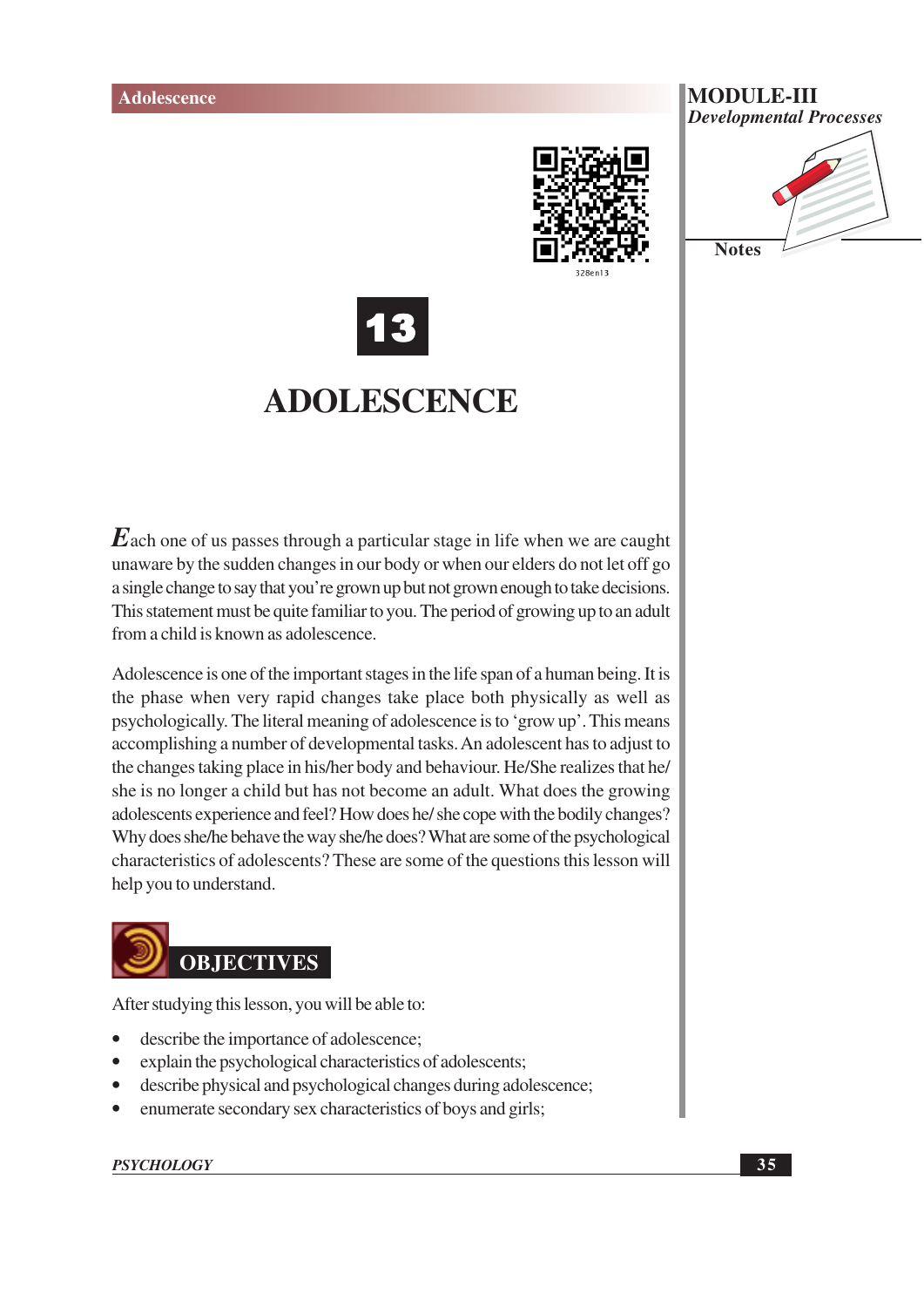### **MODULE -III Developmental Processes**



- list the developmental tasks faced by adolescents; and
- enumerate the problems faced by adolescencts related to body and self  $\bullet$ 
	- indicate the relationship between risk taking charactgeristics of adolescents
	- and substance abuse, STD, HIV/AIDS and premarital pregnancy.

# **13.1 WHAT IS ADOLESCENCE?**

The stage of adolescence is one of the significant stages of development in human beings which helps in the transition from childhood to adulthood. It starts from about twelve years of age and continues through eighteen years. This period is marked by rapid and significant physical and psychological transformation of the child like maturation of the sex organs and increase in the height and weight. Let us study about them.

### Physical changes during adolescence: Puberty and Transition

During adolescence significant increment is noted in the following five areas of physical growth:

- i) Height
- ii) Weight
- iii) Shoulder width
- iv) Hip width
- v) Muscle strength

The changes during puberty are dramatic. Within a few years the school going child is transformed into a full grown adult. These changes can be classified as.

- (1) Harmonal changes
- (2) Changes in body size and proportions
- (3) Muscle fat make up and other internal changes
- (4) Sexual maturation

Increase in height and weight is associated with redistribution of fat in the body and an increase in the proportion of bone and muscle tissues. The growth spurt in boys generally begins about two years later than it does in girls, but, continues for a longer period. There are also changes in body proportion. Girls generally broaden in the hips and the boys mostly in the shoulders. The waist line proportionately drops.

There are also major changes in the secretion of hormones by the endocrine glands in the body. The gonads, or the sex gland, begins to function bringing about sexual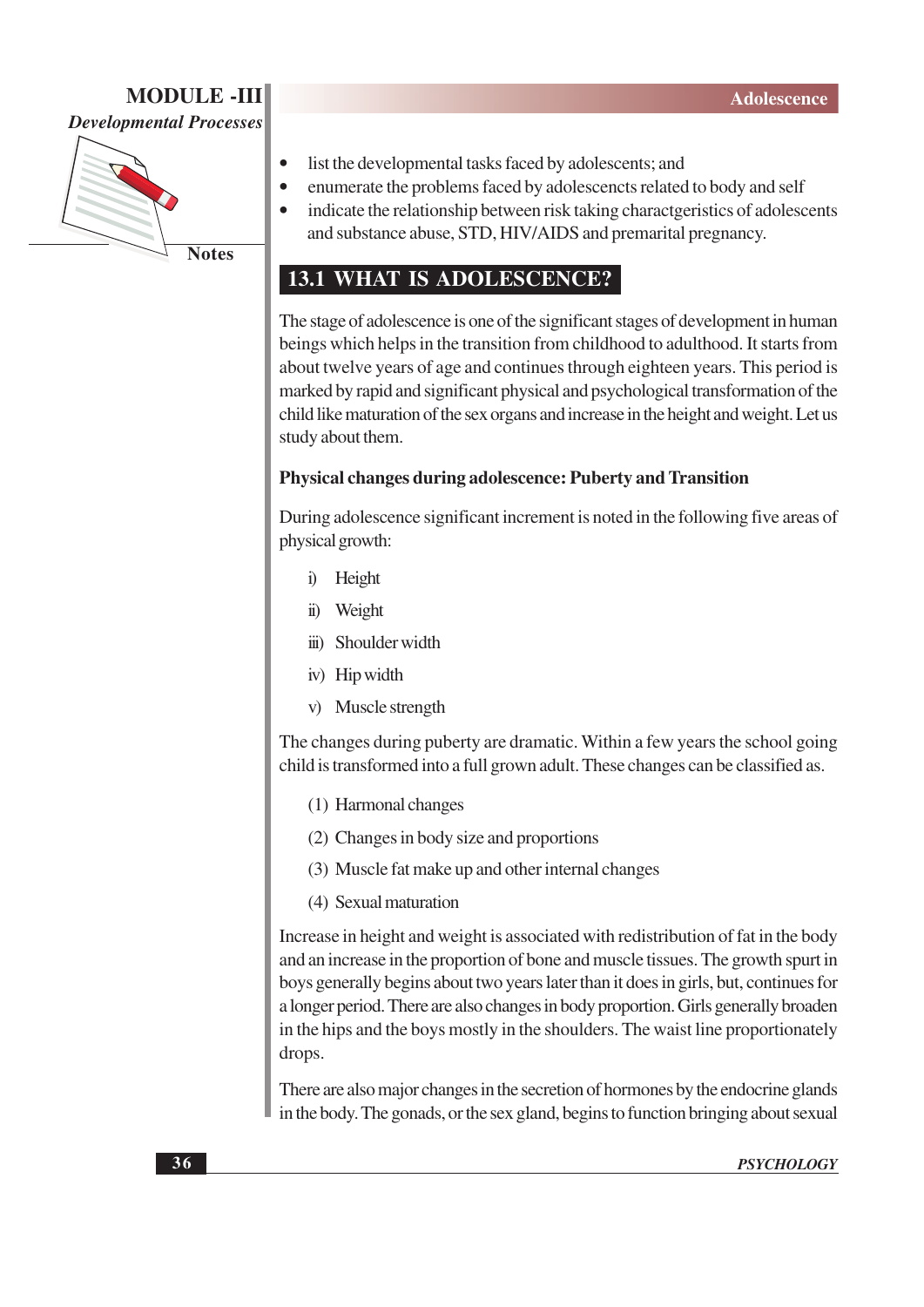development. Both boys and girls develop sex charateristics, which are broadly classified as

- Primary and  $(i)$
- (ii) Secondary

Primary sex characteristics in boys refer to the growth of the male sex organs which include the penis, scrotum and testes. For girls the primary sex characteristics refer to the growth of sex organs like uterus, fallopian tube and breasts. Ovulation and menstruation among the girls and production of semen among the boys are primary sexual developments directly related to reproductive capacity. There are many secondary changes associated with the development of primary sexual characteristics. Development of breasts among the girls, beard among the boys and growth of pubic and underarm hair and changes in voice are some secondary sex characteristics. These sex characteristics are acquired over a span of time. The period of sexual maturity and reproductive capacity is called puberty.

#### DEVELOPMENTAL TASKS DURING 13.2 **ADOLESCENCE**

The adolescent has to attain particular attitudes, habits and skills if he or she has to function effectively as an adult. These are called the developmental tasks of adolescents.

During infancy and childhood, for example, the developmental tasks consist of learning to take solid food, to achieve physiological stability, and to form simple concepts of social and physical reality. During middle childhood, the tasks are to learn physical skills necessary for games and to learn appropriate sex roles. You have already read about these developmental demands in the previous lessons.

A developmental task is a task which pertains to a certain period in the life of the individual. Successful performance of the developmental tasks leads to happiness and success in later tasks, while failure leads to unhappiness in the individual, disapproval by the society and difficulty in handling later tasks.

The main developmental tasks for adolescents are listed below.

- Accepting one's physique as it is and using the body effectively.
- Achieving new and more mature relationship with agemates of both sexes.
- Achieving a masculine or feminine social role.  $\bullet$
- Achieving emotional independence from parents and other adults.  $\bullet$

#### **PSYCHOLOGY**

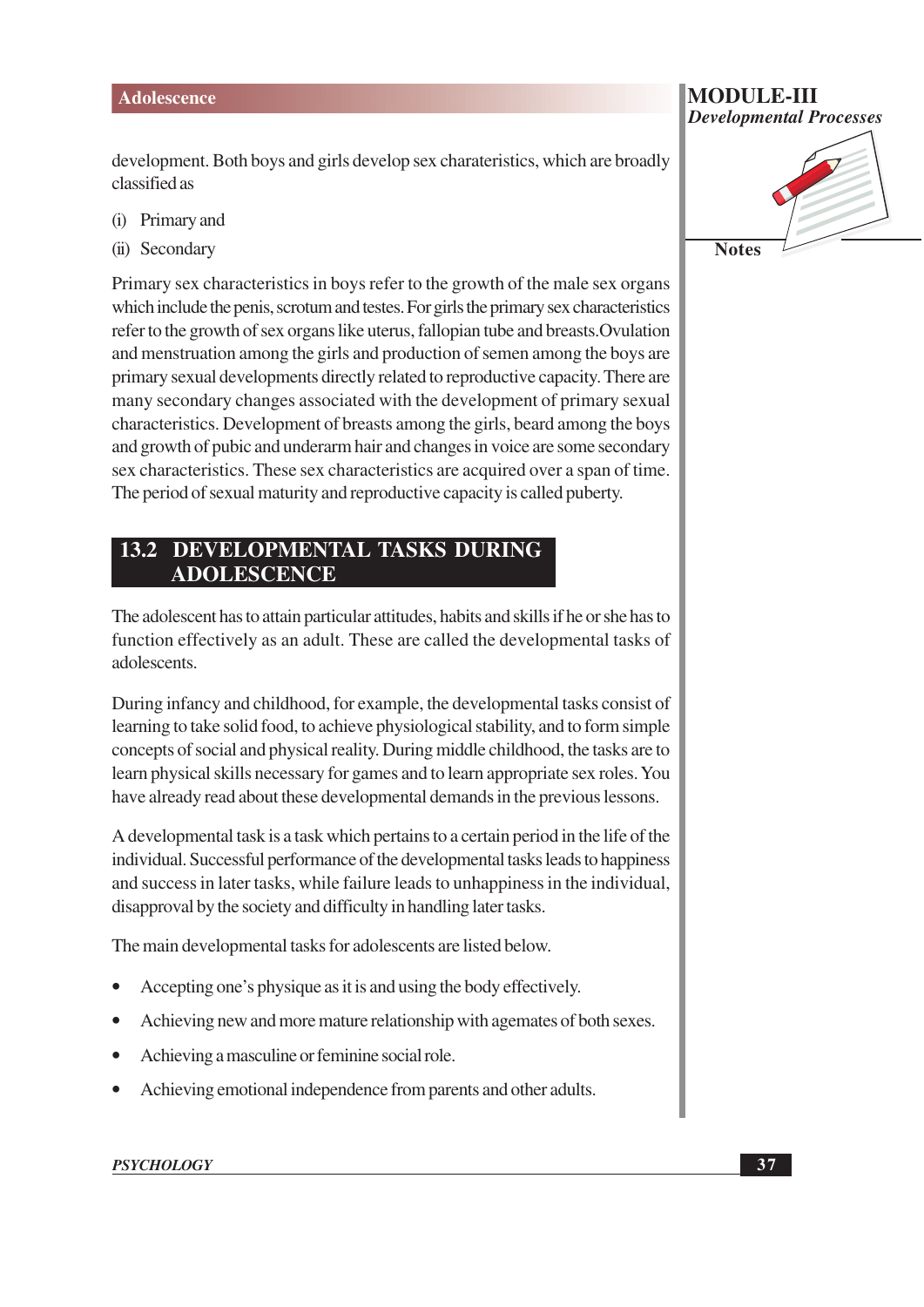# **MODULE-III**

**Developmental Processes** 



- Preparing oneself to have economic independence through an enjoyable and productive career.
- Preparing for marriage and family life.
- Desiring and achieving socially responsible behaviour.
- Acquiring a set of values and ethical system and developing an ideology as a  $\bullet$ guide to behaviour.

Thus an adolescent has to develop and acquire a wide range of skills and abilities. These relate to all aspects of development: physical, emotional, social, moral and cognitive. A supportive environment at home and school can greatly facilitate the accomplishment of these developmental tasks.

# **13.3 PSYCHOLOGICAL CHARACTERISTICS OF ADOLESCENTS**

In the previous section, you learnt about the physical (bodily) changes which take place during adolescence. In this section you will learn about the psychological changes that take place among adolescents. These psychological changes appear in the areas of emotional, social, cognitive, and moral development. Let us now examine them in detail

# **13.3.1 Emotional Development**

During adolescence, the individual faces a wide range and variety of emotions. These include both positive as well as negative emotions. Happiness is experienced as joy, exuberance, exhilaration, etc. and sadness is experienced as depression, unhappiness, anxiety, fear, etc. In addition, feelings of anger, rebellion and protest also emerge. Interestingly, emotions of loyalty, patriotism and sacrifice for the nation also develop during adolescence.

Each of the above emotions is felt very intensely. In fact the strength and intensity of adolescent emotions is one of their prominent characteristics. Adolescents tend to express everything in an exaggerated form. It is common to hear adolescents who express their liking for food as love-such as "I love Ice-cream", "I love cakes", etc. Similarly, dislike is expressed as 'hatred – "I hate that person" or "I hate eating fruits" etc.

Mood swings also occur quite frequently. This is another prominent feature among the adolescents. Sometimes they are happy, sometimes sad. Sometimes they have a high degree of patriotic zeal, but a few minutes later they become disillusioned or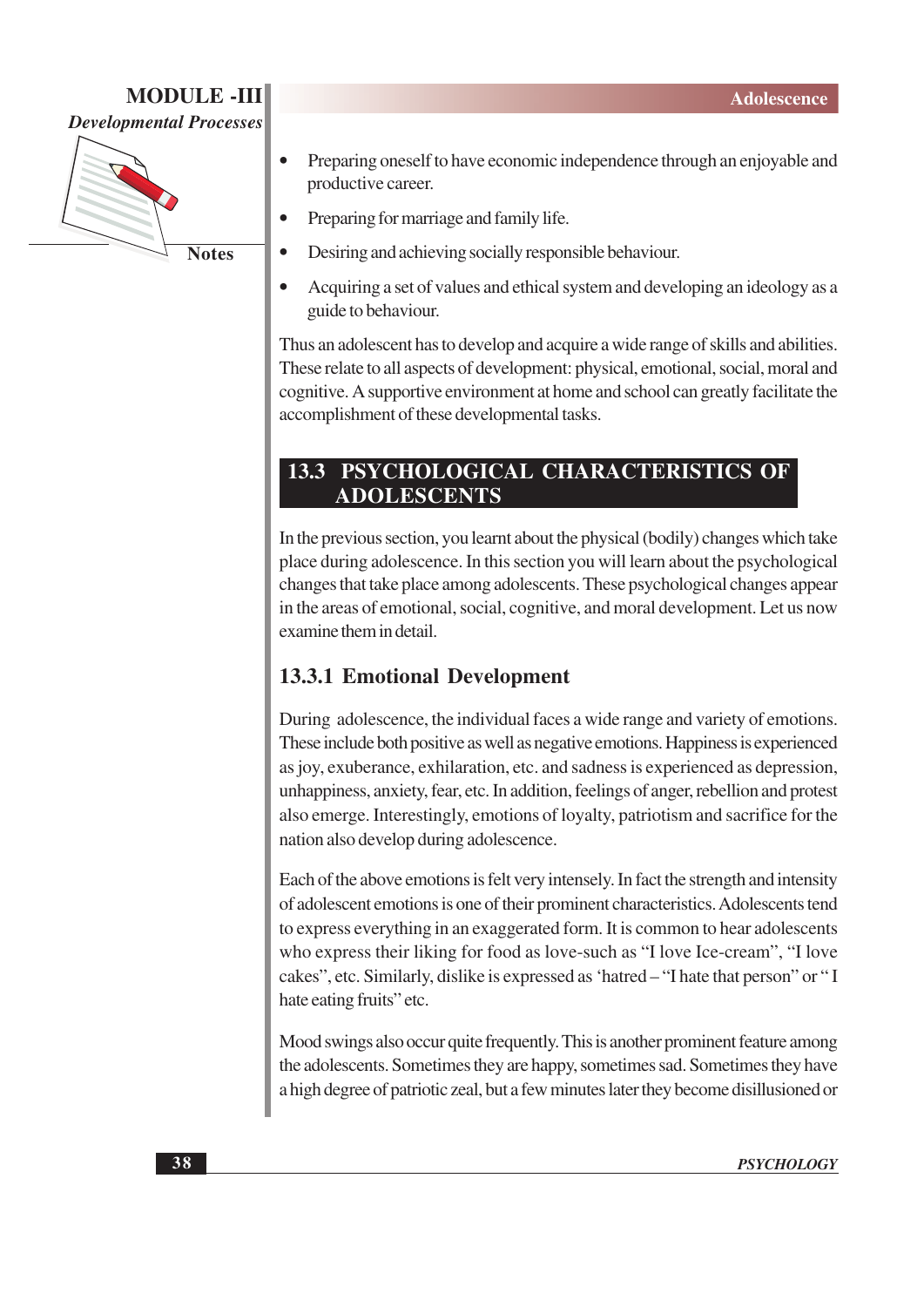angry. This makes their behaviour somewhat unpredictable. Sex related emotional experiences like 'crushes' and 'infatuation' also begin to surface during this period.

# **13.3.2 Social Development**

In the social sphere, adolescents undergo a lot of changes in their interpersonal relationships and they also begin to understand society and its diverse influences. The dependence on parents noted during childhood gets transformed into dependence on friends and peers. In fact, friendship becomes very important for the adolescents and most of them like to spend more time with their friends than with family. Being recognized as a popular member of a peer group is an important adolescent need. The adolescents often get into argument with their parents and elders since they want to break away from their control.

Attraction towards members of the opposite sex is another prominent characteristic of the adolescent. This is natural and occurs mainly because of the sexual maturity taking place among the adolescents.

The adolescents also begin to acquire beliefs, opinions, attitudes and stereotypes about society based upon their own understanding. Media becomes a very powerful source of influence in this stage, especially music and television. These provide adolescents with role models like film heroes, great athletes, etc., whom they try to emulate. Such models help the adolescents realize their fantasies and dreams.

Body image becomes a very important concern for the adolescents. Having an appropriate figure in fact, is almost a teenage obsession. In addition, fashion and glamour reflected in the style of dressing, sporting, make-up, having the right hairstyle etc. become very important in their lives. These are associated with the social roles that the adolescents want to develop and to experiment with.

# **13.3.3 Cognitive Development**

The thinking and reasoning skills of adolescents expand substantially. They become more competent especially compared to the earlier stage of late childhood. The adolescents enter the stage of Piaget's "formal operations" which means that they can now understand abstract concepts and think in terms of probabilities as well.

They develop the capacity to think both inductively and deductively. They can also reflect, analyse, judge, hypothesize and discuss various points of views. Adolescents' own opinion about an issue becomes very important to them. This often gets the adolescents into hot arguments with parents, teachers and friends.

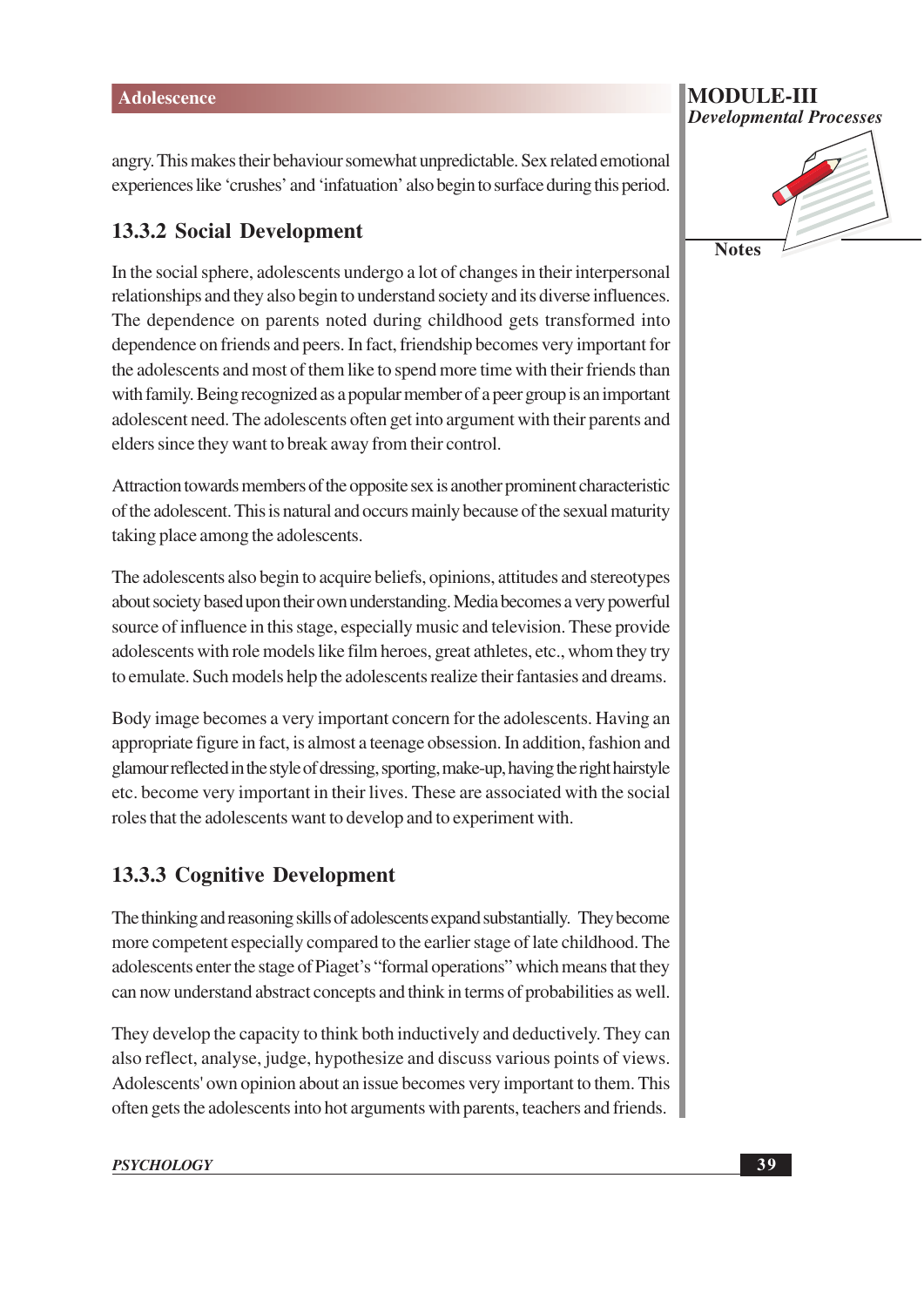# **MODULE -III Developmental Processes**



**Notes** 

Adolescents begin to question every thing like an experimenter. They draw conclusions only when they are convinced. They also tend to defend their point of view very rigidly. There is a noticeable increment in their vocabulary. Adolescents can attend to several intellectual tasks simultaneously making this a very promising stage of intellectual development.

# **13.3.4 Moral Development**

In the moral sphere, too, the adolescents, undergo very significant changes. They now develop a firm ethical sense or an understanding of what is right and wrong. The ideas are based not only on what the parents and elders have taught but on adolescents' own experience. They begin to question the social and moral codes prevalent in society and accept only those which they are convinced of.

The eagerness to be a nice-boy/nice girl and to please others ceases to be important now. It gets replaced by a questioning mind and conviction about adolescents own stand on the issues.

During this stage, adolescence begin to understand the importance of law in maintaining order in the society. Further, they begin to evolve a set of personal values which become guiding principles in life. According to Gilligan (1982), Kohlberg's formulation of morality emphasized justice, while ignoring or underplaying the role of feeling and care in moral decision-making. Gilligan herself, and other theorists, argue that moral choices are more flexible and complex than kohlberg's work implies, and that morality may be simultaneously guided by several sets of considerations.

To sum up, it may be said that adolescence is the stage of identity crisis, when the individual is neither a child nor an adult. With the bodily changes and corresponding psychological changes which take place, the individual is forced to reflect on the question, "who am I?". The answer to this question is not easy to find and it often remains a pre-occupation throughout adolescence. Towards the end of adolescence, however, the person emerges with a sense of identity.

# **INTEXT OUESTION 13.1**

a. Fill in the blanks with appropriate words:

1. During adolescence emotions are felt very

2. During adolescence there is movement away from parents towards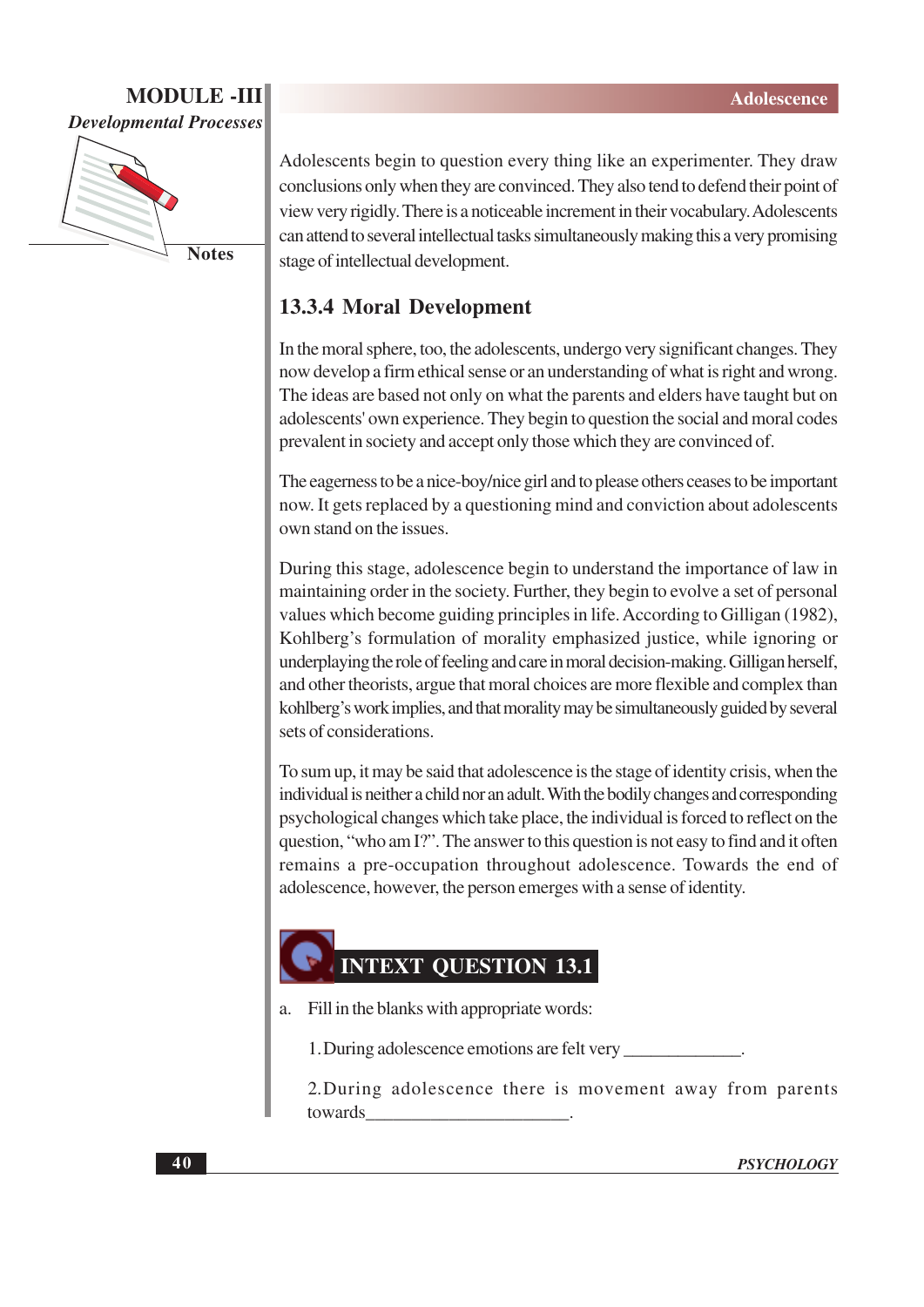$3.$ The adolescent is cognitively in Piaget's stage of

- 4. Frequent lead to the unpredictablility of adolescent emotions.
- 5. In the area of moral development adolescents begin to develop a set of the set of the set of the set of the set of the set of the set of the set of the set of the set of the set of the set of the set of the set of the set of the set of the set of the set of the set of the set of the
- b. Name the area in which psychological changes appear?

# **13.4 ADJUSTMENT AND COPING WITH ADOLESCENT PROBLEMS**

The physical and psychological characteristics of adolescents and the nature of the developmental tasks which they are expected to face often lead to crisis in development. Basically adolescents face problems related to their home, school and society. Table 13.1 lists some common problems faced by adolescents relating to their own self, family, school and society.

| <b>Problems related</b><br>to body<br>and self | <b>Problems related</b><br>to family | <b>Problems related</b><br>to school | <b>Problems related</b><br>to society |
|------------------------------------------------|--------------------------------------|--------------------------------------|---------------------------------------|
| Body image                                     | Authoritative parenting              | <b>Strict Teachers</b>               | Gender bias                           |
| Pimples                                        | Poor rapport with parents            | Partial treatment                    | Caste related                         |
| Complexion                                     | Lack of communication                | Closed school                        | problems                              |
| Eating disorders                               | Low socio-economic                   | Atmosphere                           | Generation gap                        |
| Body changes                                   | background                           | Not acceptable by                    | Orthodox                              |
| Moodiness                                      | Non conducive atmosphere             | Classmates                           | practices                             |
| Touchiness                                     | Space constraint                     | Poor marks                           | Repressive                            |
| Anger                                          | Comparison with others               | Too much home-                       | Over expectation                      |
| Hypersensitivity                               |                                      | work                                 | Lack of friends                       |
| Feelings of rebel                              |                                      | No co-curricular                     |                                       |
| Crushes                                        |                                      | participation                        |                                       |
| Infatuation                                    |                                      | Long school hours                    |                                       |
| Day dreams                                     |                                      |                                      |                                       |

#### Table 13.1: Common Adolescent Problem



**PSYCHOLOGY**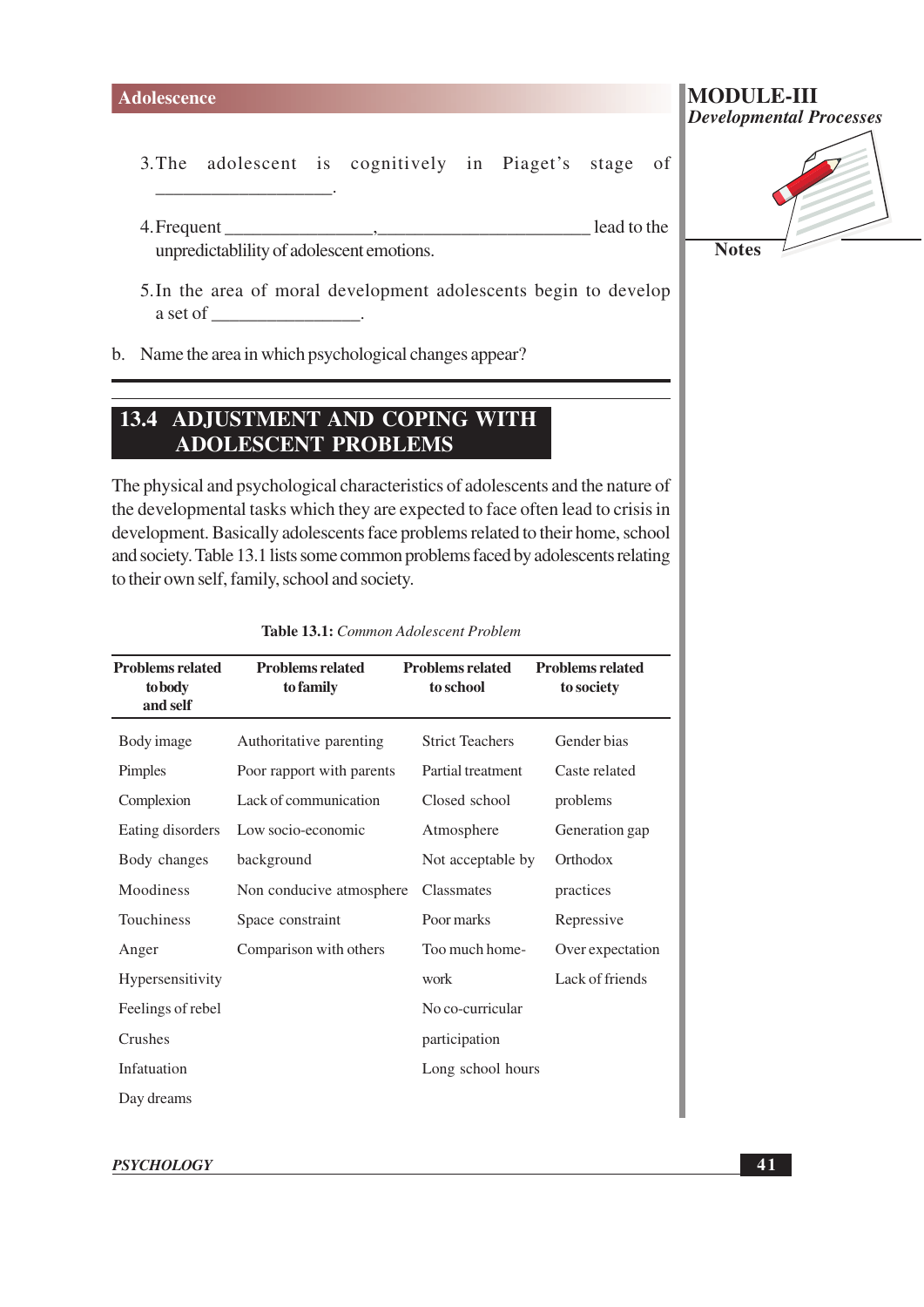## **MODULE-III Developmental Processes**



**Notes** 

The problems listed above represent only some common examples. Each individual adolescent may have specific combination of similar and other problems. The more serious problems include drug addiction, alcoholism, smoking, truancy, sexual obsessions, etc. These problems may not appear in all the individuals.

# **13.5 SOME CONTEMPORARY PROBLEMS FACED BY ADOLESCENTS**

By now, we know that the experiences of adolescents are products of both biological and social factors. The biological changes are universal. The social expectations from children about the way of behaving, developing new interpersonal relationships often give rise to moments of uncertainity and self doubt.

Up till now you have studied about how adolescence is a major transition period for an individual. Adolescence is a phase which makes a person enter into the adult world. Growing up into adulthood makes one experience problems in various domains of life including personal, social and educational.

Stereotypes and misconceptions related to adolescence period has given rise to various problems among the adolescents. Some of the critical issues include substance abuse, teenage pregnancy and sexually transmitted disease and AIDS. Let us try to understand these issues in detail.

- a) Substance Abuse : Teenage substance abuse often has lifelong consequences. Dependence on alchohol and hard drugs to deal with daily stresses reduce their responsible decision making skills. They also increase serious adjustment problems including depression and antisocial behaviour. To avoid this problem proper guidance and creating conducive environment to channelize energy of adolescents are needed so that they can cope up with stress.
- b) Sexually Transmitted Disease: Another widespread problem, recently observed throughout the world is Sexually Transmitted Disease (STD). Teenagers are in greatest danger of getting affected by STD. They are the ones who engage in irresponsible sexual behaviour. Adolescents should be helped in removing their false beliefs about sex which put them at higher risk. The adolescents should be provided proper sex education in an effective manner.
- c) Teenage Pregnancy: Becoming a responsible parent is a challenging and stressful experience. It is especially difficult for adolescents. Child rearing imposes lasting hardships on both the mother and the child. It also builds stress. After going through so many problems of adolescents let us see the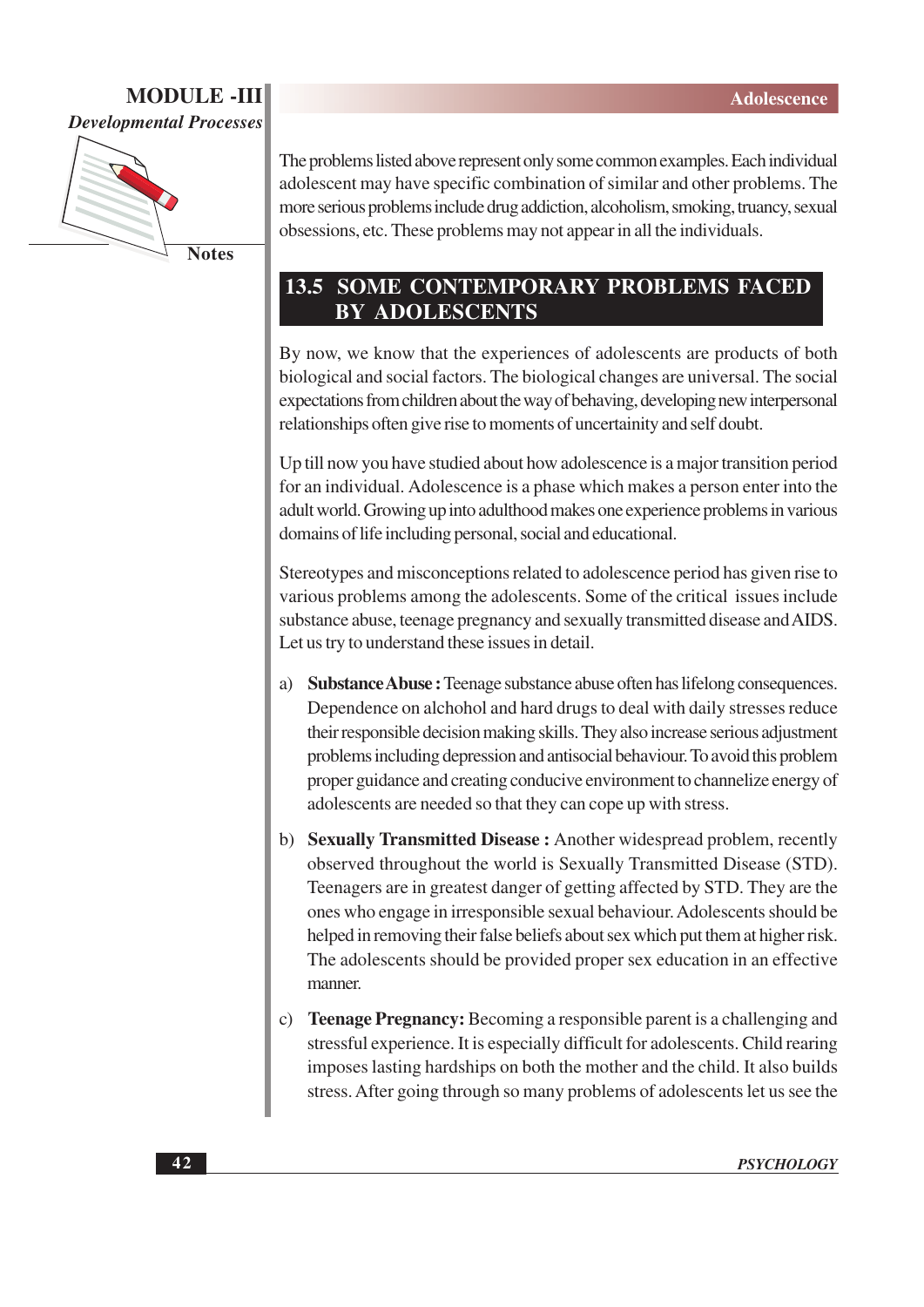reasons related to these problems are: Lack of proper guidance from teachers and parents, inappropriate effect of media, wrong association in peer groups, and nervousness towards physical changes, faulty perceptions towards sex instincts and mood swings. The society and family can provide young people with good reasons to postpone early child bearing by expanding their educational, vocational and employment opportunities. Society and family should provide proper guidance to adolescents regarding teenage pregnancy and its problems.

Through guidance and counseling process, adolescents can be helped to solve these problems. In particular, career counseling and vocational guidance can make them aware of various career opportunities and educational choices. Personal and social counselling can help adolescents in solving their problems. The family also plays a crucial role in solving these problems. Parents, elders and peers can come as useful help for the growing adolescents.

# **WHAT YOU HAVE LEARNT**

- Adolescence is an important stage in human development. It is a period of transition from childhood to adulthood.
- This period is marked by rapid physical and psychological transformation.
- Major changes in body functioning are introduced by the secretion of hormones by the various glands. Reproductive capacity and sex characteristics also develop during this phase.
- The period during which the bodily changes occur to bring about sexual maturity is called puberty. The puberty can be divided into three stages — prepubescent, pubescent, post pubescent.
- Some of the developmental tasks of adolescents are achieving new and mature relations with classmates, achieving appropriate masculine/feminine social role and achieving emotional independence etc.
- Other than the physical changes, some psychological changes like emotional development, cognitive and moral development, also take place.
- Some common problem of adolescents occur in relation to adjustment in respect of home and family, self, school and society.
- Development of several life skills and guidance and counseling can help the adolescents for a smooth transition to adulthood.

### MODULE-III **Developmental Processes**